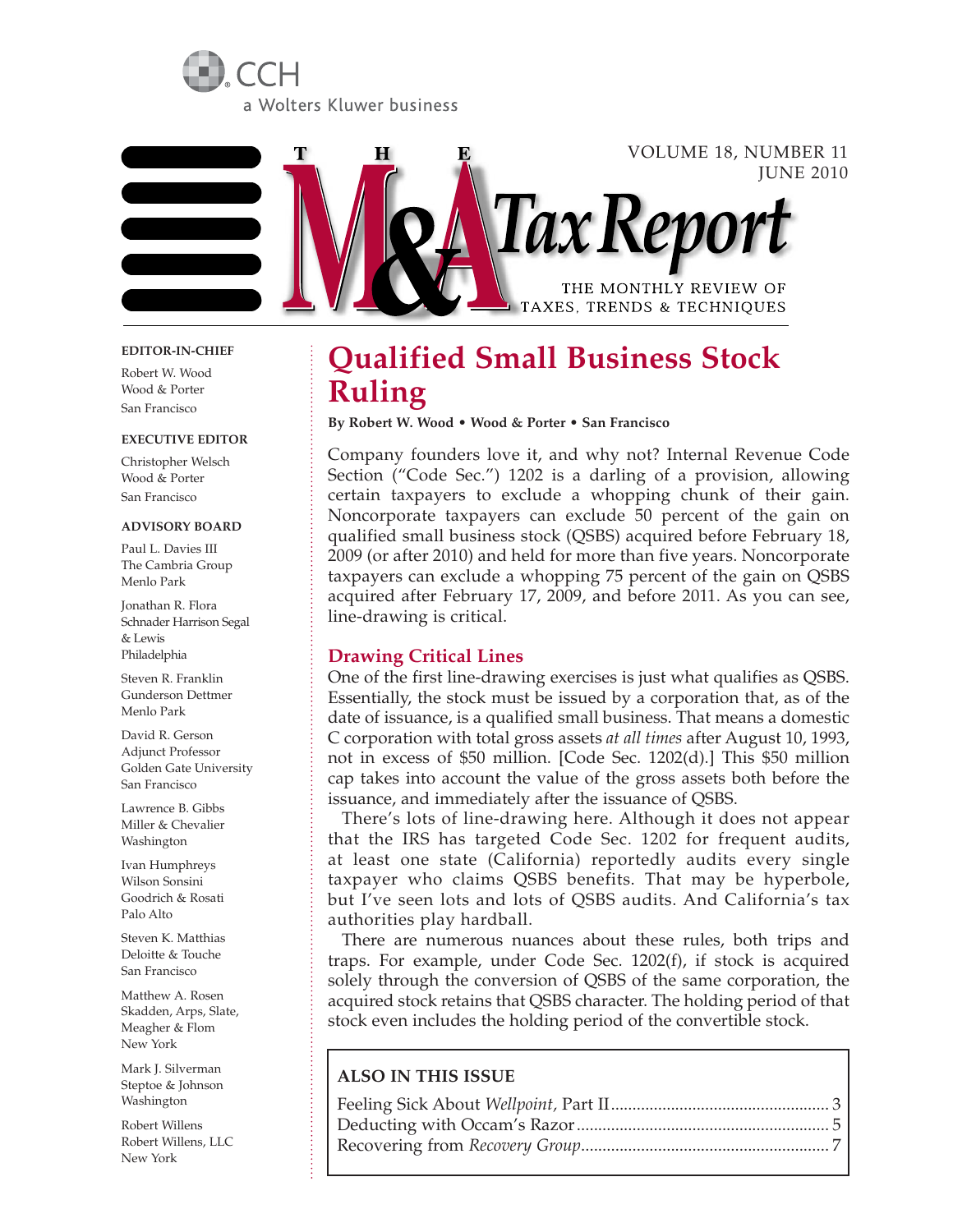## **Nate's Case**

Recently, the Tax Court considered a QSBS fact pattern in *S. Natkunanathan*, 99 TCM 1071, Dec. 58,118(M), TC Memo 2010-15 (Feb. 1, 2010). Natkunanathan (we'll call him "Nate") was an employee of Cognet Microsystems, a domestic C corporation. Nate received options to purchase Cognet stock. When Cognet merged into Intel, Nate's options became options to purchase Intel stock. Nate exercised the Intel options, sold the resulting stock on the same day, and had a gain of nearly \$300,000.

Nate didn't originally claim the QSBS treatment, but did so in an amended return. The Tax Court acknowledged that Code Sec. 1202(f) allows for carryover treatment and for tacking of holding periods on a conversion of QSBS into other stock. Yet Nate could hardly take advantage of that provision.



4025 W. Peterson Ave., Chicago, IL 60646.

Telephone: (800) 449-8114. Fax: (773) 866-3895. Email: cust\_serv@cch.com. ©2010 CCH. All Rights Reserved.

Permissions requests: Requests for permission to reproduce content should be directed to CCH, permissions@cch.com.

Photocopying or reproducing in any form in whole or in part is a violation of federal copyright law and is strictly forbidden without the publisher's consent. No claim is made to original governmental works; however, within this product or publication, the following are subject to CCH's copyright: (1) the gathering, compilation, and arrangement of such government materials; (2) the magnetic translation and digital conversion of data, if applicable; (3) the historical, statutory, and other notes and references; and (4) the commentary and other materials.



**CCH Journals and Newsletters** Email Alert for the Current Issue

**Sign Up Here...** CCHGroup.com/Email/Journals

# **Options for Special Treatment?**

After all, he never even *held* Cognet stock. He only held an option to purchase the stock. The Tax Court specifically rejected the argument that the term "stock" as it is used in Code Sec. 1202 should be read to include options to acquire stock.

The Tax Court acknowledged that there is no authority interpreting the term "stock" under the Code Sec. 1202 rules. However, the court denied Nate relief based on statutory construction, concluding that it would not extend the term "stock" beyond its plain meaning to include options, citing *D.E. Gantner*, 91 TC 713, Dec. 45,108 (1988).

The Tax Court then resorted to the legislative history. Reading the committee report to the Omnibus Budget Reconciliation Act of 1993 (which added Code Sec. 1202), the court focused on the description of the gross assets test providing that the \$50 million calculation is determined "at the time of exercise … and the holding period of such stock is treated as beginning at that time." [H. CONF. REPT. 103-213, at 526 (1993), 1993-3 CB 393, 404.] According to the Tax Court, this meant the original issuance contemplated by Code Sec. 1202 would be the issuance of Nate's *Intel stock* upon exercise of his options.

### **Five Long Years**

Nate sold the Intel stock received upon exercise of his options on the same day he exercised the options. Therefore, the Tax Court concluded, Nate clearly did not fulfill the holding period for QSBS, since he held the Intel stock for, at most, one day. Nate only held the Intel *options* from the time of Intel merger with Cogent in 2001 until he exercised these options sometime in 2003. Furthermore, Nate could not show when he had acquired the Cognet options or how long he had held these options before Cognet merged with Intel. So even if the QSBS rules had included options, Nate could not demonstrate he held these options for the requisite five years.

### **QSBS Qualification**

Finally, said the Tax Court, Nate had failed to show that Cognet was a qualified small business on the days he received his options. Nate—who was a *pro se* litigant—submitted,